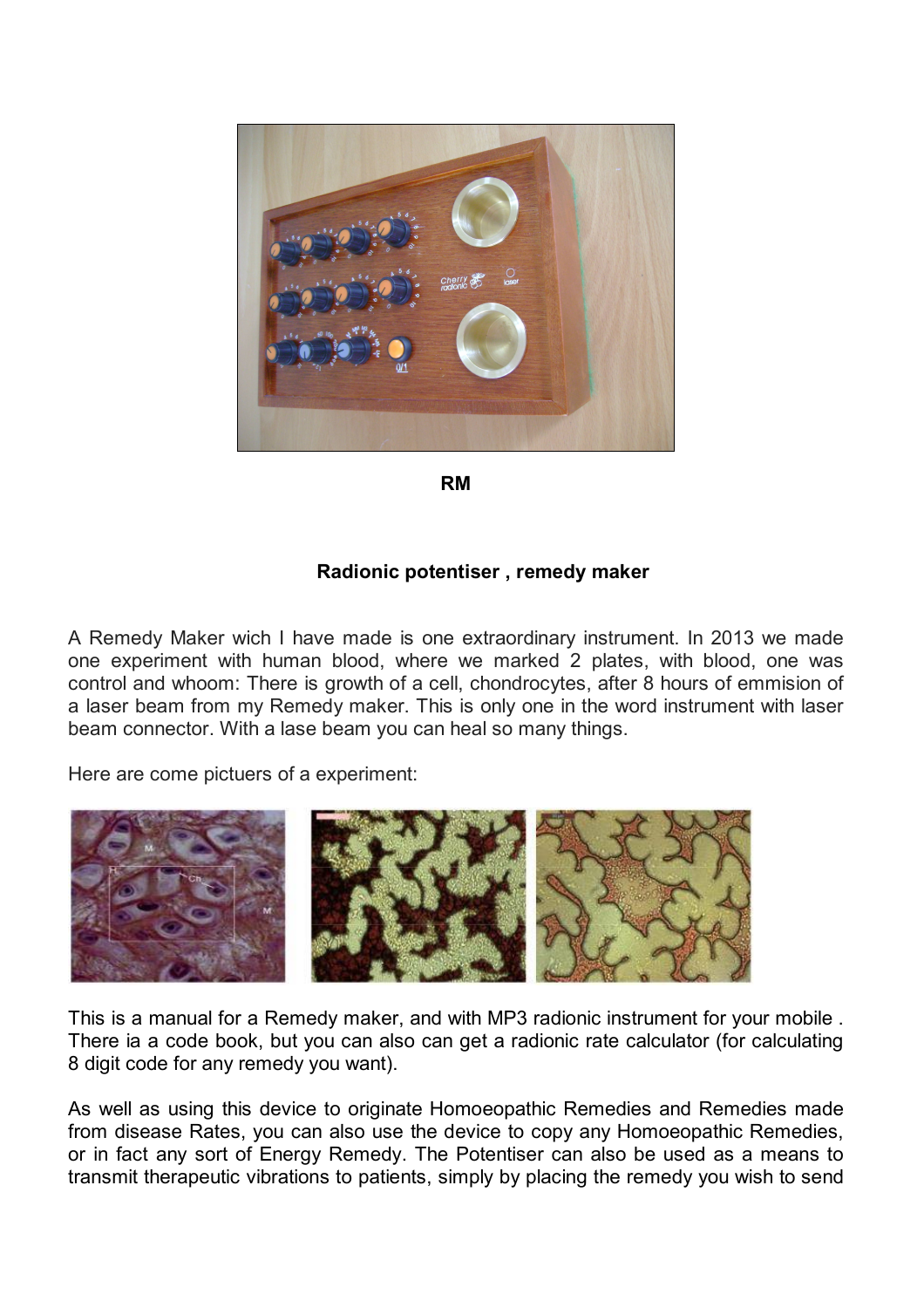in the Copy Well and a witness from the patient, such as a photograph or hair sample, in the Receive Well. Whithness you have to put in "up well" , and pellets in "down well".

This device requires electrical supply 9V battery and so is ideal for use in countries and "third world" locations where there may be no mains power supplies and batteries may be expensive to purchase, and yet this device can make any remedy in 30 min, by pulsing of the planet Earth.

The Rates section has 9 dials each calibrated 0 - 10

Potency facilities enabling selection of 1 X to 5M (MMMMM) and LM.

There are a two types of potentie scales (you have to choose which one you prefer better):

1.) Standard

2.) Fibonachi number scale of potenties. This is something like a logaritmic, exponential scale, but it is inside of genome system, where we expect that a homeopathy makes gene expressions!

https://en.m.wikipedia.org/wiki/Fibonacci\_number

So: C30 is the almost the same like C34 in Fibonachi scale, but this is a natural number: golden ratio is in, and it is fit better!

What are a potenties types:

This is the states of cell hyerarchy: X potencies: one cell in mitosys: epitels, regeneration:

C potency: one cell in reproduction and growth systems: zygot, oocites, spermatogenesys, genitals...etc

X is 1-cell system, or basic chakra, or Malkut: this is a very first tone of scale of differentiation. If you want to heal skin, or mucosa, excoriation use X, this is cells whoose have to divide just to do that simple function: covering

C potency belongs to fast dividing cells: sex, mucose glands, hear, deep skin, gaster, joints, muscules, peripherial neuro cells, ganglias, intestinum: cells with "working or extretory" functions. This is a " tone up", chakra up

M is a resorptive working function system: "food factory", mouth, salivary glands, receptors, pain, taste...

MM is a distributive system: blood, heart, lungs...

MMM is communication: by voice or hormons, neurotransmiters (thireoid gland is a close connected with)...

MMMM is working brain, mind, calculation, logic...automatic system of calculation...

MMMMM is a crown chakra: interpersonal or "space" system ...

Got it?

LM is "cable guy": if you have no energy in some system, LM will bring energy in to insufitient regias.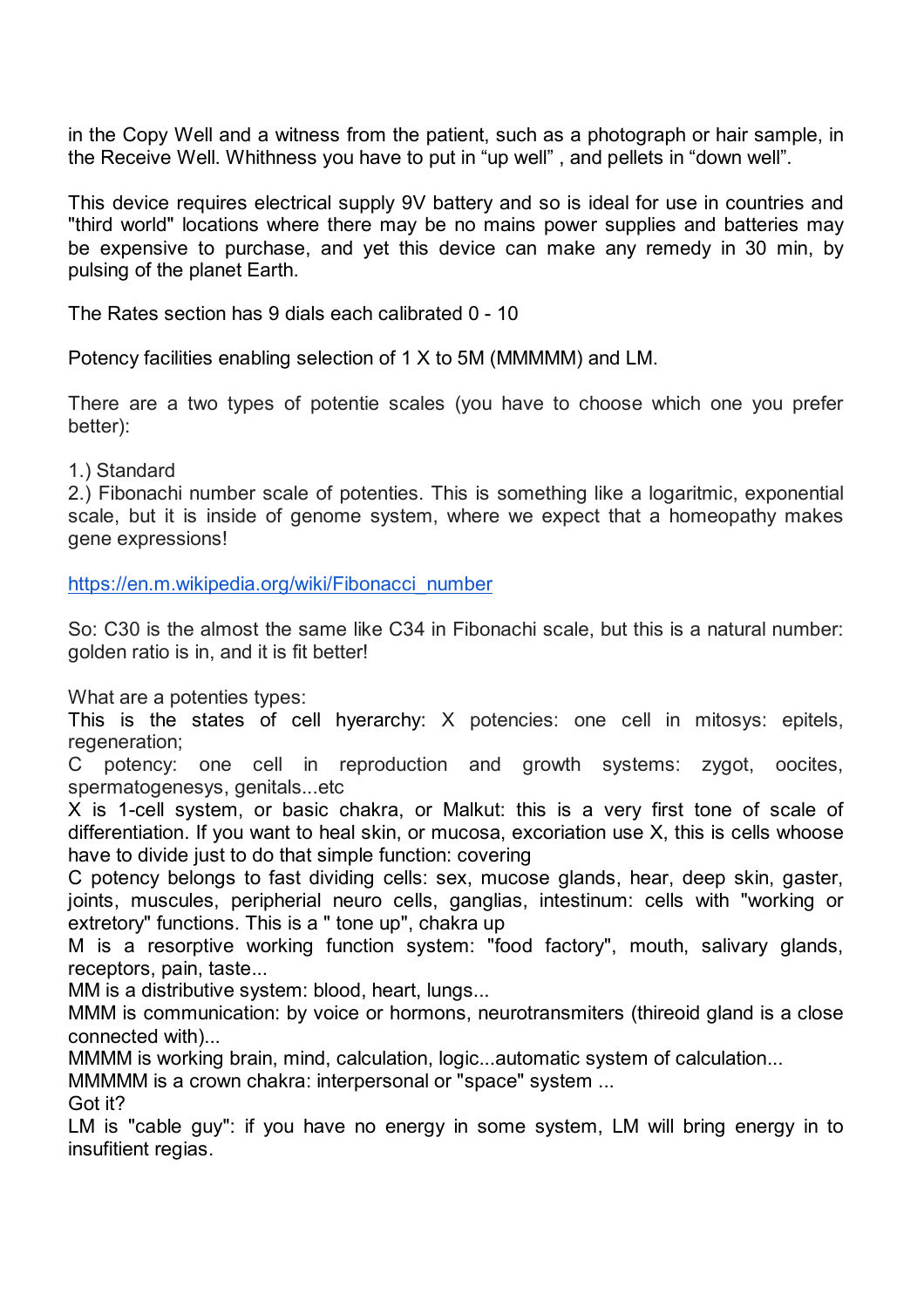On the swich board on the Remedy maker, are a swiches with kind of potenties, with marks with the numbers: this is the same, but it is scribed a bit different: M3 is MMM, M4 is MMMM...etc.

Users of this RM are: Peter Chappell, Anne Vervacke, Serbian homoeopathic society "Hahnemann", various homeopath all round world, from the more than 23 countries, including New Zealand, India, Chile, Australia, Japan… Be aware of "cheap" copies of my RM.



RM with cables to connect to PC, Laser beam, speakers…

**Laser beam** is a low-power accessory (less than 2,0 mW) light device can be in red ( to targeting distance 2-5 m) or blue (1-5 Km) or green (up to 1Km) spectrum. You can use it to send remedies trough the laser beam, to the "target" whoo are at distance, trough glass into solutions, to hit a acupuncture points to heal a visible tissues, wounds, animals, plants, the leafs with insects... only sky is a limit:)

There is no need for special "user manual" the laser beam. The tissues are a targets, the laser is a carrier, since laser is connected to the RM,so laser beam is a carrier of a homeopatic informations, just like sac. lac or wather, or alcohol. Simple as that. Just **don't** point the laser beam in the eye.

It is good for tissue treatments, even for sinus maxillaris, frontalis, external ear, membrana tympany (Staph and Cal for laceracio membranae tympany), postextraction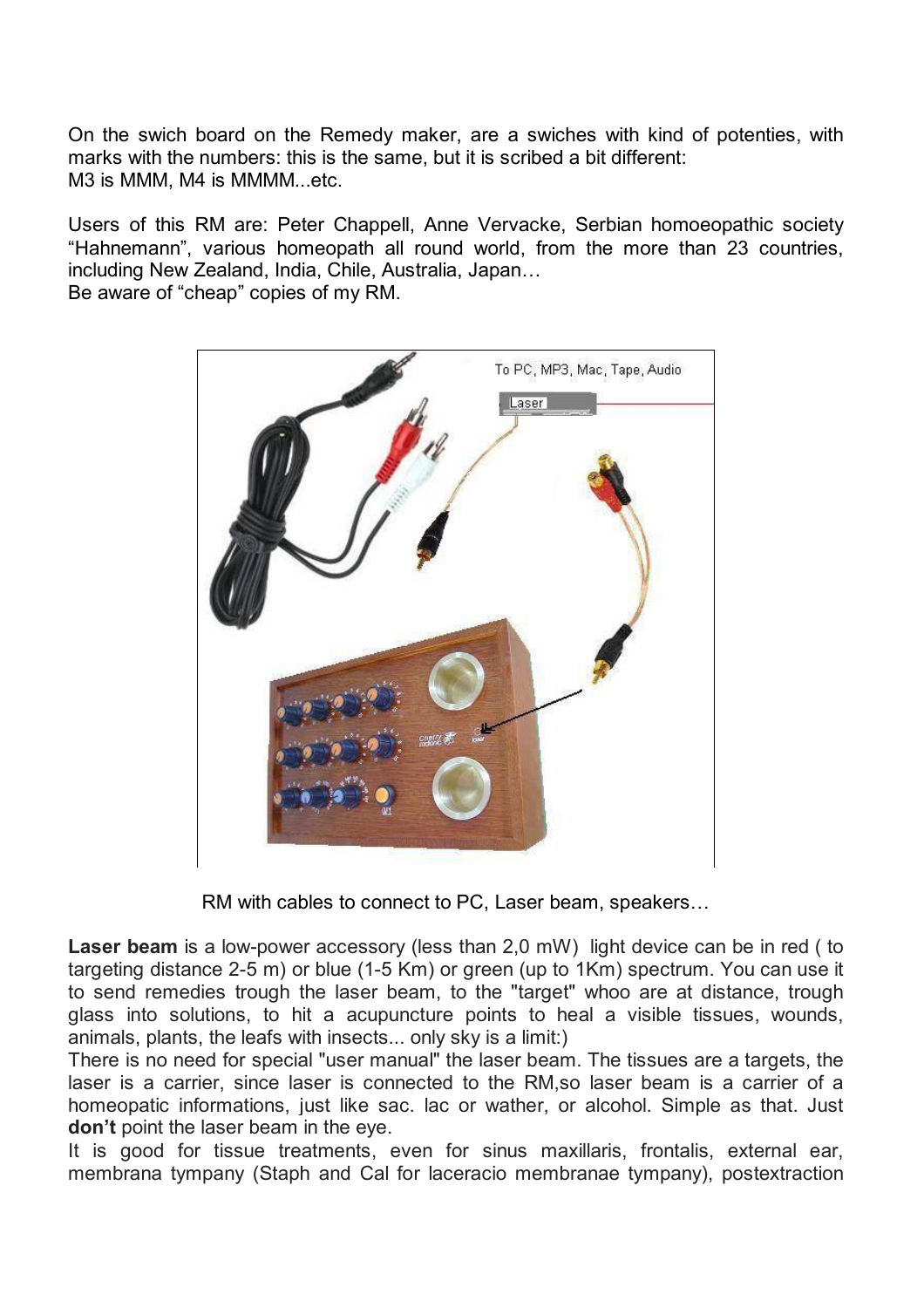complications, post surgery treatmants, cicatrixes, point injuries,.knee or joint injuries, arthritis, nail infections

Extra order can be asked for: blue or green laser beam.

Also laser beam can be integrated into RM with one cinch plug on the box

I need aprox 7 days to make and to tune the instruments.

If you want to bye it, I will send to you my bank instructions for payment, and than you will get the instrument/s.

### **Remark** for the *reason of payment* **"Donation for the books"**

In that case I need your adress and phone No for delivery.

## **The prices:**

Remedy Maker 450€, Laser beam 100€, MP3 remedyes 100€, postal fee aprox. 20€  $(10, 15, )$ Remedy maker+laser beam + MP3, postal fee is free, 600  $\epsilon$ 

Homeopathic remedies on a cell-phone

They are always with you. You can get them on CD, e-mail, on a USB memory card, via the infrared port, a blutooth ...

Currently available kits as follows (in MP3 and WAV audio format):



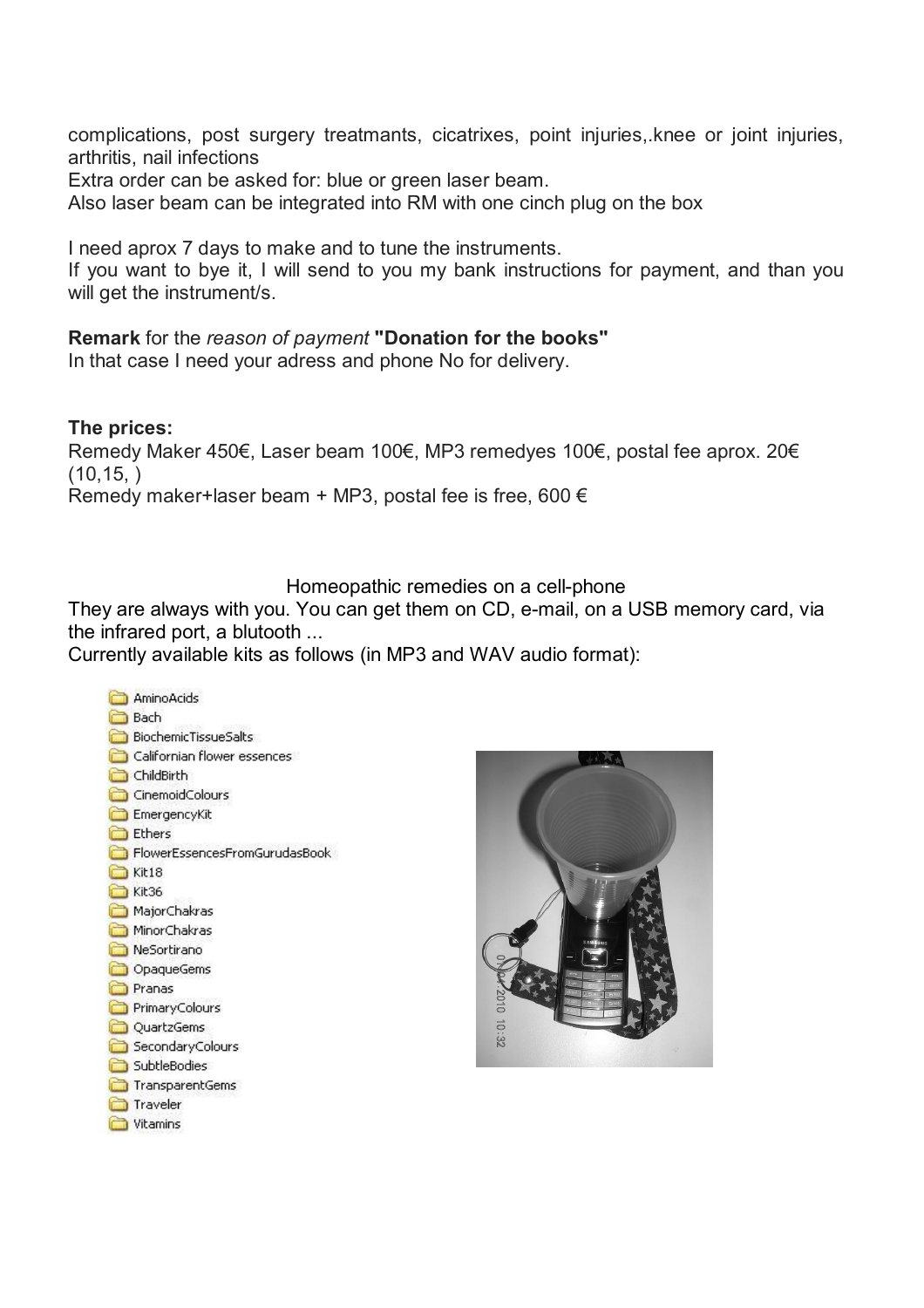MP3 RemedyMaker is one set of MP3 files on one CD, who must be transferred on the cell phone (mobile phone) or to PC, MAC... where you can play it like a music, trough speakers, into the water, alcohol solution, pellets, tablets... any of homeopathic remedy carriers.

The prepared drugs can be used on the iPhone, cell phone, MP3 and MP4 player etc.. Kit made, costs 100  $\epsilon$  or 20  $\epsilon$  per group individually.

**The use of MP3 remedies**: put the 1-1,5 dl water into the cup, place a cup on a mobile phone or player, "play" the drug from the phone, and you have a cure in your cup. The drug can be "played" on the ear or body part. The drug also can be played on pelets, the bottle of water (1l, 1.5 l, 2.5 l. ..).

Mobile phone has a strong electromagnetic field. He can emit a signal within the workshop of more than 1m<sup>3</sup>. If making drug use PC speakers or a speaker or headphone MP3 player, then medication must be in close contact with the source of the sound that we use.

When ordering any kind of combination of MP3 remedies (weather you want them all or just any spetial group) you can order it with or without cinhc plug.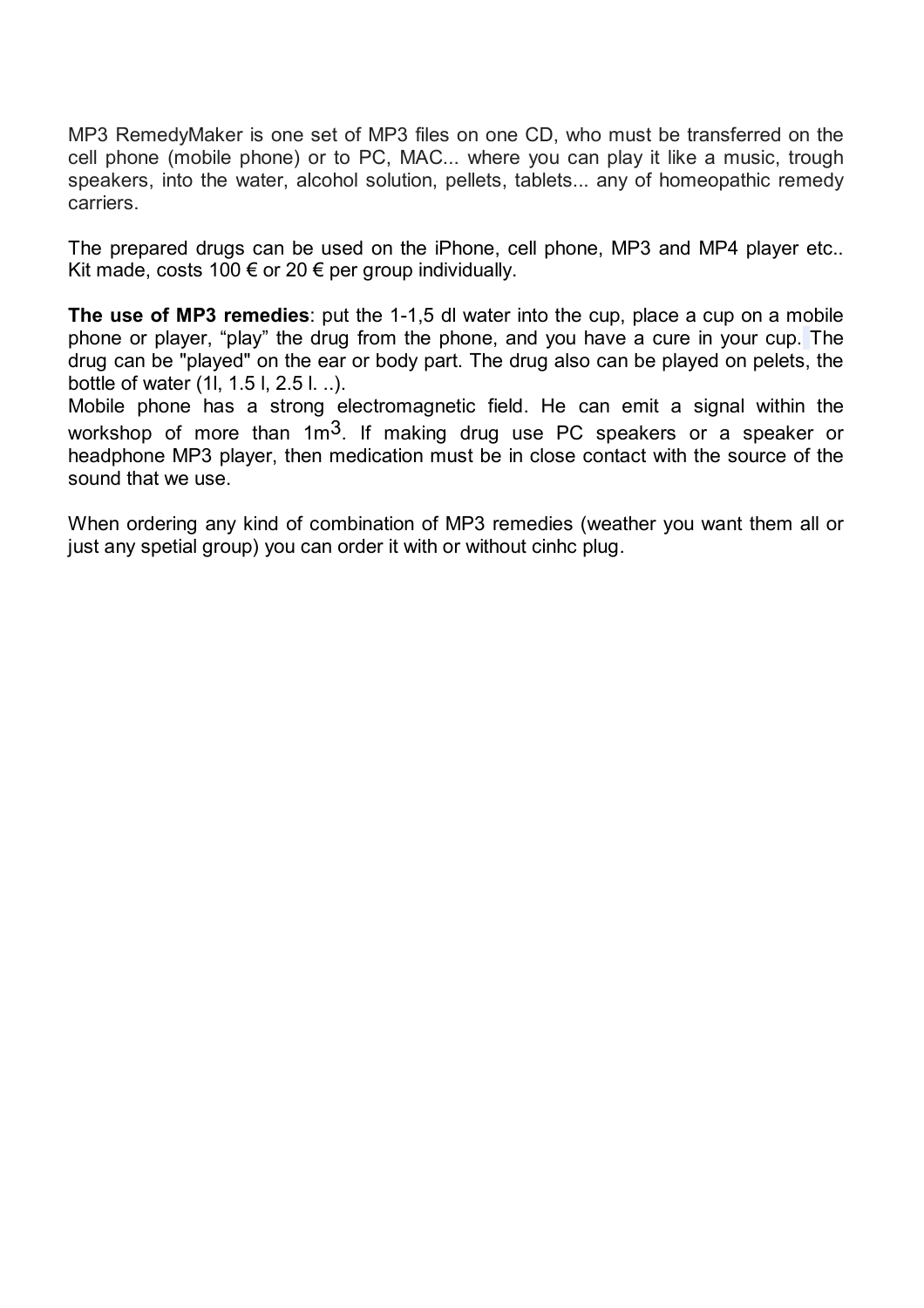## **Main instructions for RM**

## Making a remedy from a known Rate:

Using the rates book that we supply with the machine you can select any one of 3700 rates to make a remedy out of, or you can make a remedy from in fact any other Rate book that you may have.



In order to input a known rate, numerical information is dialled in always from left to right, top to bottom row, as shown in the sequence above.

Therefore, to enter a rate, say Ferr album (286900843) you would set dial number one to 2, then dial number two to 8, then dial number three to 6, and dial number four to 9.

Dropping down to the middle row, you would then set dial number five to 0, then dial number six to 0, and dial number seven to 8. and dial number eight to 4. Dropping down to the bottom row you would then set dial number nine to 3. All the other dials would be left at the blank (neutral) position. The next step is to set your potency selection on the controls shown below.

On button 10 (volume) this is a Fibonachi number scale of potenties. This is something like a logaritmic, exponantial scale, but it is inside of genome system, where we expect that a homeopathy makes gene expressions!

### https://en.m.wikipedia.org/wiki/Fibonacci\_number

So: C30 is the almost the same like C34 in Fibonachi scale, but this is a natural number: golden ratio is in, and it is fit better!

The down right control is set by turning the small knob on it in a clockwise direction to increase potency, your dilution factor of X, C, M, CM, MM… or LM on the calibrated control beneath it. If you are unsure which potency to use in a given case it is recommended that you dowse the answer.

Next place your tablets or bottle of water or alcohol in the receive well, and press the function switch to Make, and hold it in this position for at least 3 seconds. Your tablets are now ready for use.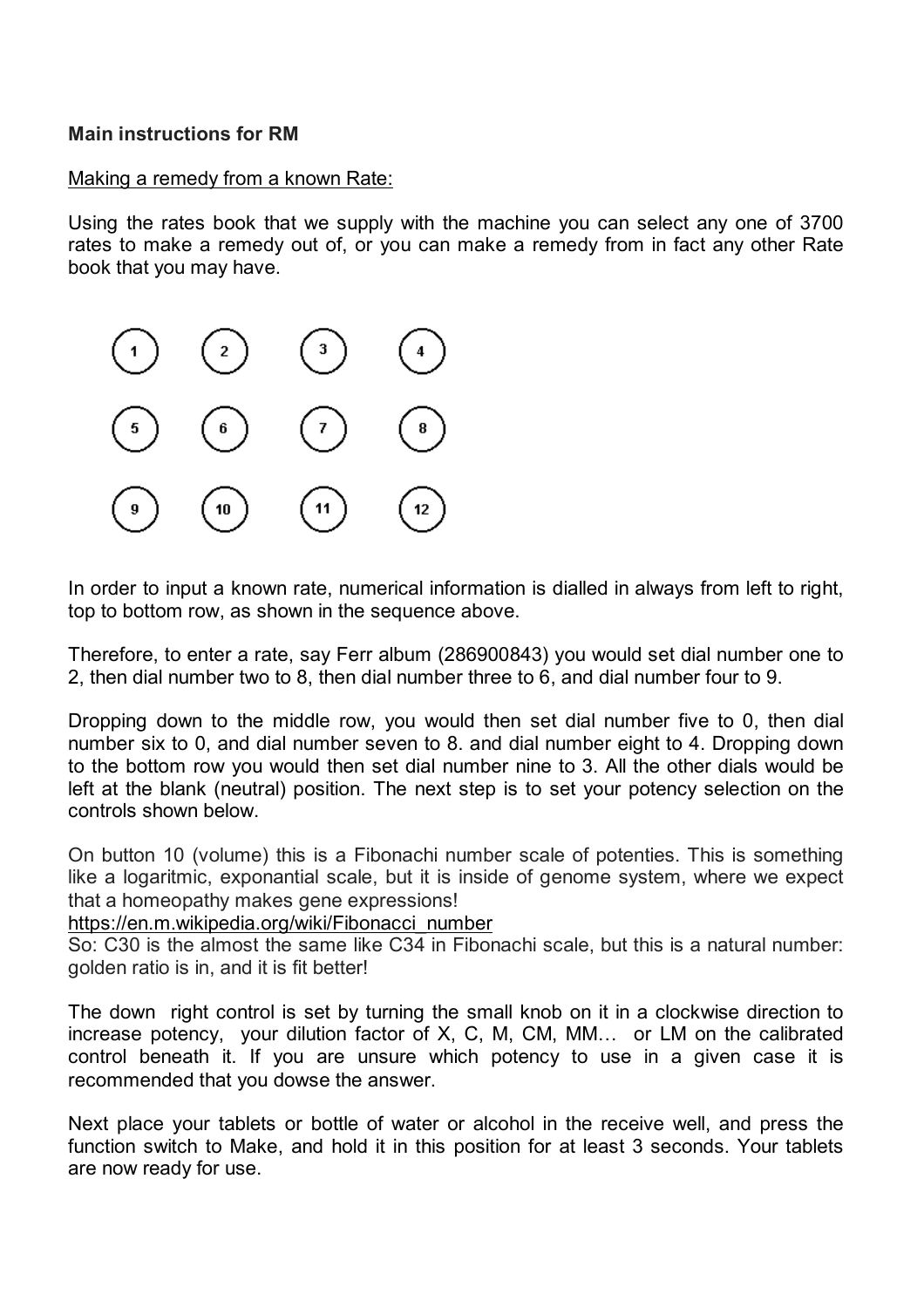## Finding the Rate for a Remedy:

Using the well, it is quite a simple matter to dowse a rate for a substance, especially if you have a little of that substance on hand to test.

Use "up well" where you have to put a whitness. You should then take your dowsing pendulum under "down well "in one hand whilst clicking each dial around, in turn, with the other. When your pendulum changes from a No swing to a Yes swing, you know you have found the correct digit for that dial. It takes a bit of practice, and it helps if you can already dowse.

### Copying a Remedy:

It is both simple and quick to copy a remedy, and this can be done either changing the potency or not. First place the item you wish to copy in the up well. Set all the knobs in the rates section to 0. If you require to set a potency, enter it as described above. If you do not require an alteration in potency, set the top middle control to 0, place the material you wish to copy to in the Receive well (down well), and flip the function switch to Make, holding the switch in that position for at least 3 sec.

Note: Homoeopathic and Energy Remedies, Gemstones, etc. placed in the Copy well are unaffected by the copying process.

## Transmitting a Remedy to a Patient

The Potentiser is an ideal device for transmitting a remedy you have made directly to a patient, however on grounds of ethics it is recommended that you receive permission from the patient before performing this kind of treatment. You should obtain from the patient a small photograph of them (taken on their own) or a lock of hair. This is placed in the Receive well (down well). In the Copy well is placed the remedy you wish to transmit, or the Potentiser can be set up as if you were making a remedy from a Rate.

Treatment given in this way is extremely effective but please be careful not to overdose the patient, and use lower potency levels in continuous transmission, and occasionally switch the Potentiser off.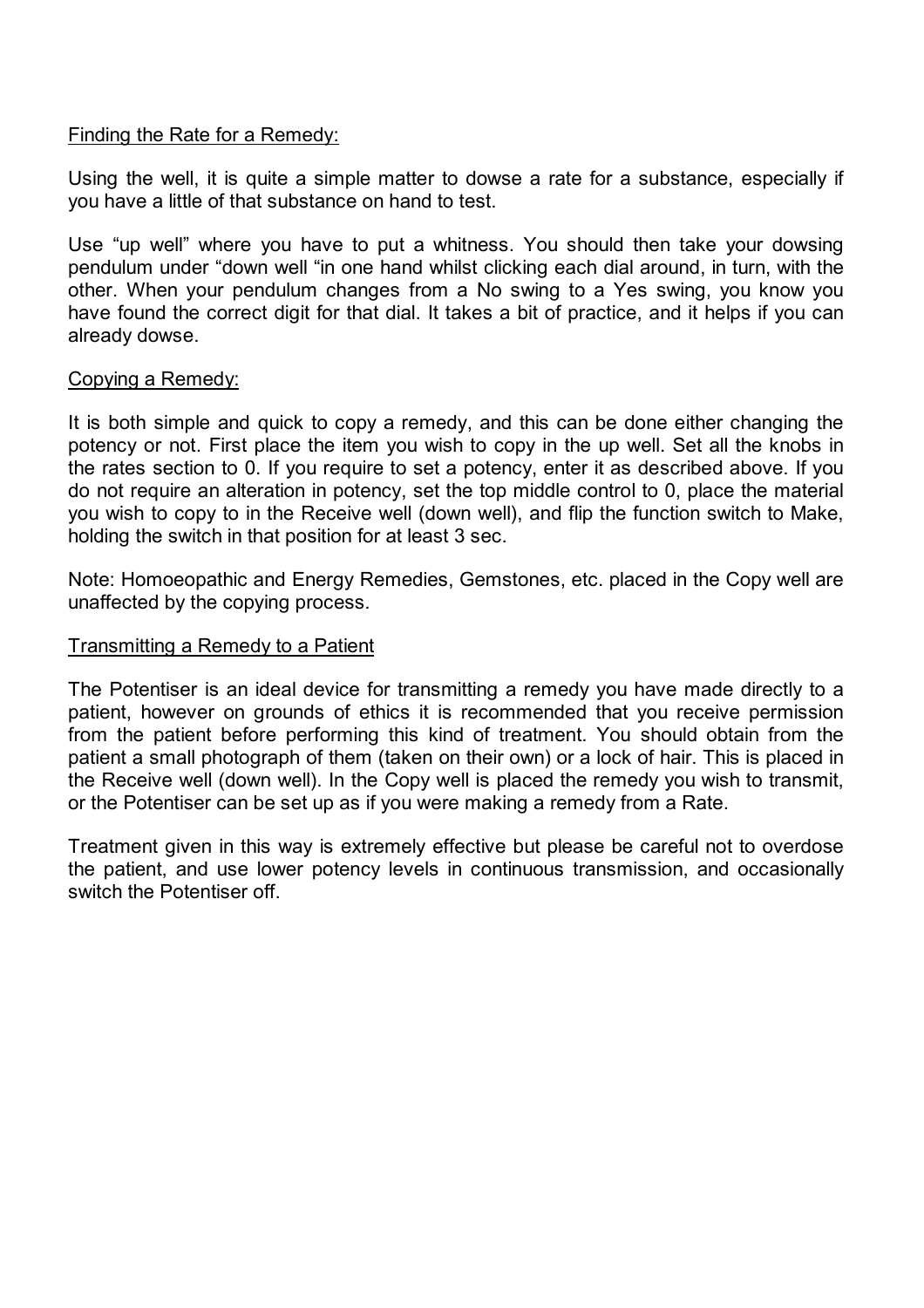# **Rules for the use of homeopathic remedy maker**

- 1. On the front panel (depending on type) device are buttons labeled with codes. The first button is on the top left, then next right, such as one read and write, so it goes into the row below and so on. Codes are deialled on the buttons using reading order – from left to right, top to bottom..
- 2. On the bottom is the base for a 9V battery, which should be high quality. They last for months, depending on the frequency of which use.
- 3. Codes for remedies included in the list, next to the name of the remedy. New codes can be downloaded from the Internet, from various web sites, all match, this list do not belong to this machine but it can be used, as well as all other codes for remedy machine as long as they are in decade number system.
- 4. Wanted potency is dialled on a separate button, or three-digit dial (depending on type).
- 5. Button is pressed and held for 3 seconds. It should make a sound, and on some machines it lights "LED" button above.
- 6. If your machine is with a laser, radionics " $\square$ " then keep holding the button down until the laser works.
- 7. If you liquid remedy, use a round glass bottle, preferably with a dropper, but can be used plastic as well.
- 8. Remedies in liquid form, you can prepare in 10-70% alcohol, brandy, vodka or any other distilled alcoholic drink (grape, for example.)
- 9. Set codes before making the remedy, and return them to zero as soon as you finish the remedy.
- 10. The liquid medicine in 10% alcohol may last 1 month and 6 months for the pellets. They are treated as well as all other homeopathic remedies. If a remedy is found in the magnetic field, or being exposed to radiation, its vibration characteristics are temporarily shut down, until the moment when the remedy is shaken 20-30 times (Think of it as dust to be picked up, or as toys in glass balls with house and snow).
- 11. Do not make stock of remedies, because it is impractical, they last about 6 months. It would be a good idea in addition to the names, codes, and potency of the drug, to write down the date when they are made and theirs durability.
- 12. If you want to depotencirate/neutralize tablets or liquid, set codes to zero, and turn on the maximum possible potency (eg 999 5M), and hold button for 10-15 seconds.
- 13. If number ten (10) is in code for remedy then on the codes in the code book 10 is written in brackets (10), as opposed to the number 0, and the number 1 in the sequence which are not marked with brackets as 10
- 14. The machine makes drugs of potency 0 to 5M (MMMMM or 1 000 000 000 000 000) LM
- 15. CM potency is made as 100 M
- 16. Transfer of the sample/ witness to the remedy is projected from the top (where the sample is placed, the witness) to the lower well of (where the sample, the witness